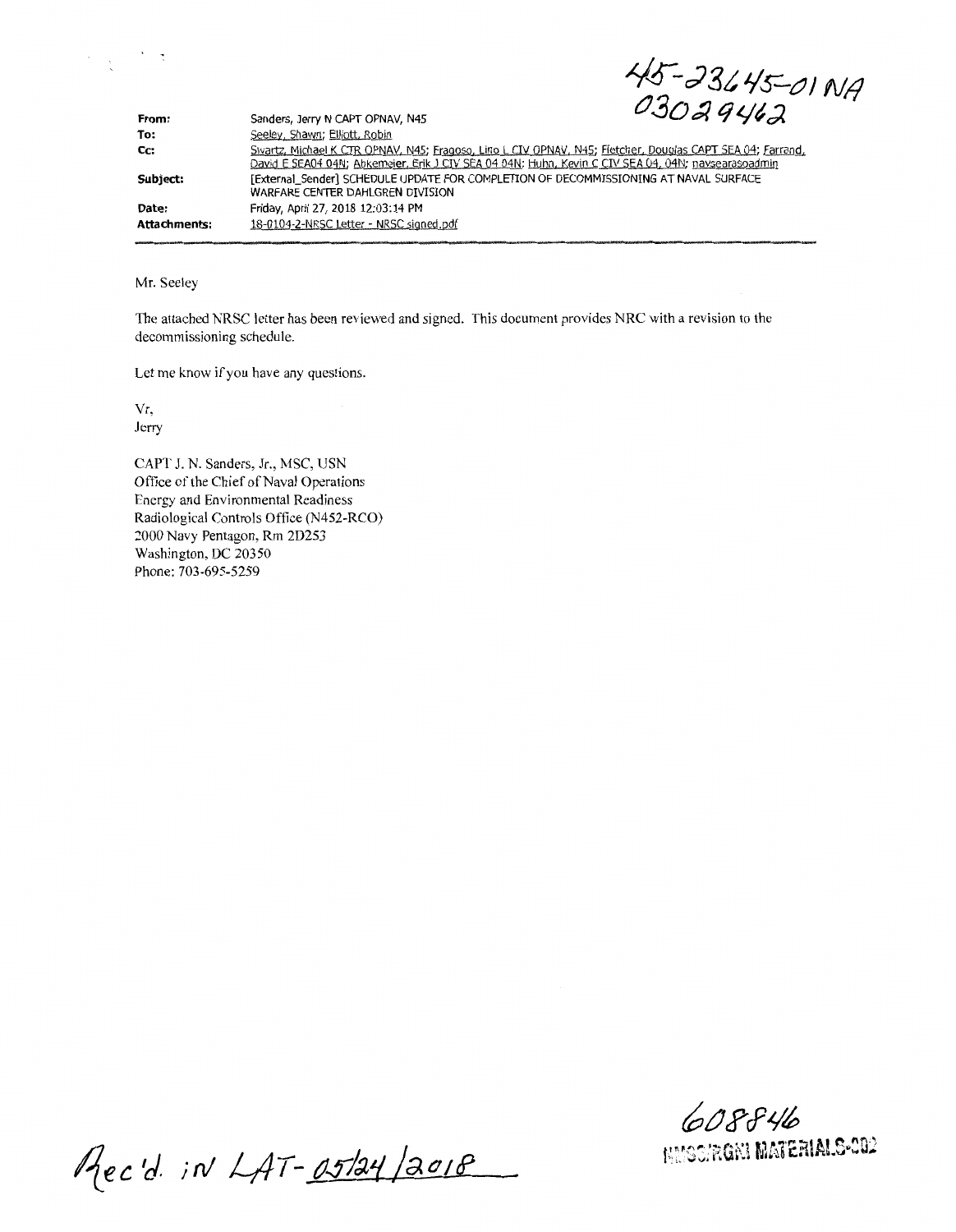

**DEPARTMENT OF THE NAVY** OFFICE OF THE CHIEF OF NAVAL OPERATIONS 2000 NAVY PENTAGON WASHINGTON **DC** 20350-2000

> 5104 Ser N45/18U132368 April 27, 2018

Mr. Shawn Seeley U.S. Nuclear Regulatory Commission Region I, DNMS 2100 Renaissance Blvd, Suite 100 King of Prussia, PA 19406-2713

Dear Mr. Seeley:

## SUBJECT: SCHEDULE UPDATE FOR COMPLETION OF DECOMMISSIONING AT NAVAL SURF ACE WARF ARE CENTER DAHLGREN DIVISION

The Navy's radioactive materials program is licensed with the Nuclear Regulatory Commission (NRC) under Master Materials License Number 45-23645-0lNA. Radiological operations involving licensed radioactive materials at Naval Surface Warfare Center, Dahlgren Division (NSWCDD) were authorized by Naval Radioactive Materials Permit (NRMP) No. 45-00178-SlNP. This NRMP was converted to 45-00178-Y 1 NP for storage of depleted uranium, pending decommissioning, and subsequently converted to 45-00178-DlNP for decommissioning. Chief of Naval Operations Washington, DC letter 5090 Serial N45/17U132374 of 15 May 2017 provided the alternate decommissioning plan to the NRC for NSWCDD, Building 200.

The schedule for completion of decommissioning activities at NSWCDD is delayed due to 2017 final status survey (FSS) results, necessitating additional remedial action at NSWCDD, Building 200. The decommissioning projected milestones from the letter of 15 May 2017 were adjusted, per enclosure ( 1 ), to reflect the time necessary to acquire project funding and perform needed additional field work to complete decommissioning activities. Note that the original estimated completion date of 31 July 2018 is not achievable due to the comparatively long lead time in procuring funding for the remediation project.

If you have additional questions, please do not hesitate to contact me via telephone at (703) 695-5259 or through electronic mail at jerry.n.sanders@navy.mil.

> Sincerely, SANDERS.JERRY. **Expirally signed by**<br>ANDERS.JERRY. **SANDERS.JEFF.COMPANATION NQRMAN.JR.1134** :::;;~~,:::Go,~o=oco,•DoD cn"'~NDERS.JERRY.NORMAN.JR 1134013 013970 ::.20,So<V,o,ssn-o<·OO' **J. N. SANDERS, JR.**  Captain, Medical Service Corps, United States Navy Executive Secretary Naval Radiation Safety Committee

Enclosure: 1. Schedule Update for Completion of Decommissioning Activities

Copy to: Naval Sea Systems Command (SEA 04N)

Naval Sea Systems Command Detachment, Radiological Affairs Support Office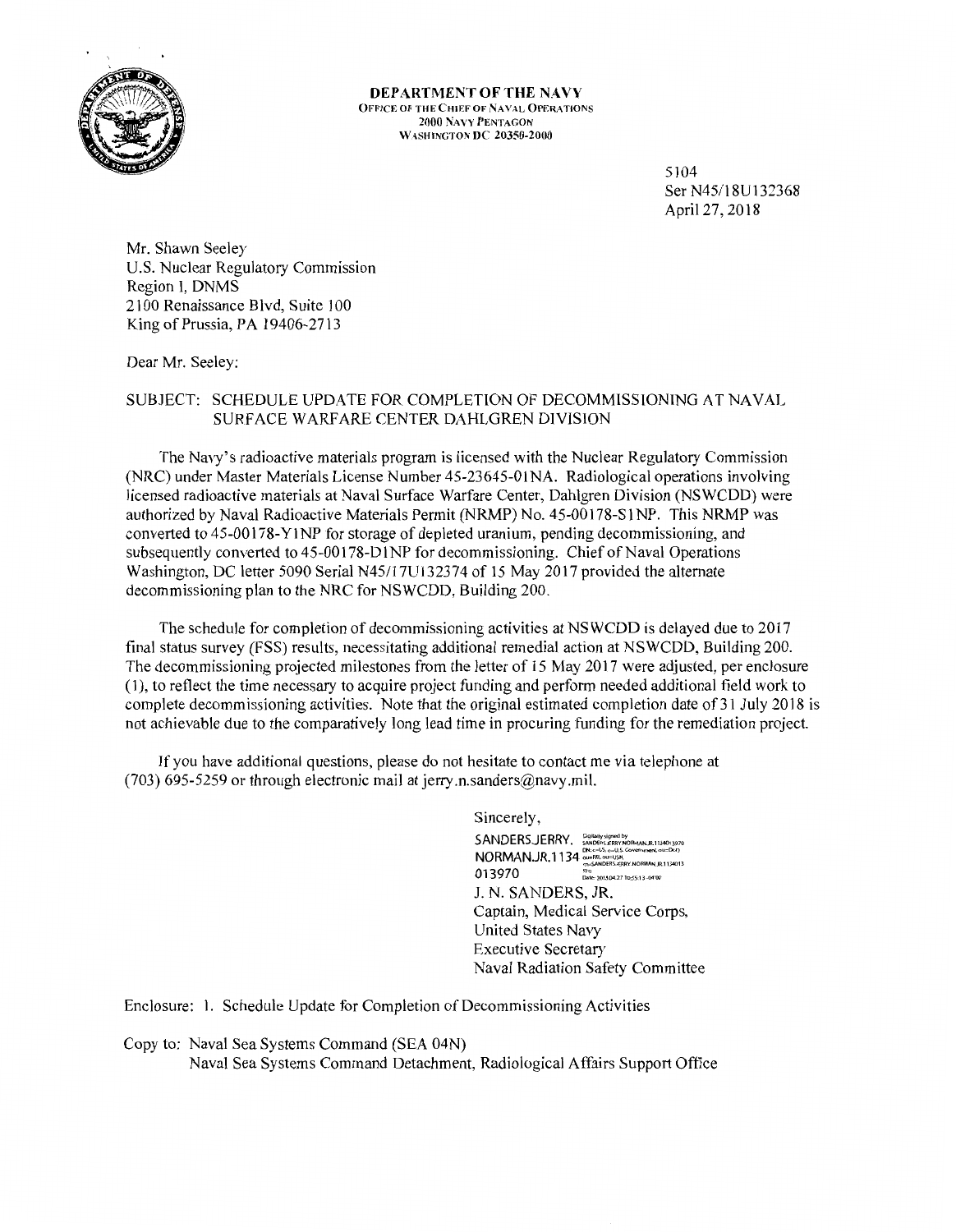## SCHEDULE UPDATE FOR COMPLETION OF DECOMMISSIONING ACTIVITIES

## Projected Milestones

1. 28 February 2023: NSWCDD secures funding approval to support B200 remediation and FSS.

2. 31 August 2023: NSWCDD contracts for B200 remediation and FSS.

3. 31 August 2024: Contractor completes B200 project work and submits the project completion report, inclusive of FSS report, to NSWCDD and the Naval Sea Systems Command Detachment, Radiological Affairs Support Office (NAVSEA DET RASO) for review.

4. 31 December 2024: NAVSEA DET RASO completes the review of the FSS report and forwards it to the Naval Radiation Safety Committee (NRSC).

5. 31 January 2025: NRSC forwards the FSS report to the NRC.

6. 31 July 2025: NRSC terminates NRMP 45-00178-DlNP.